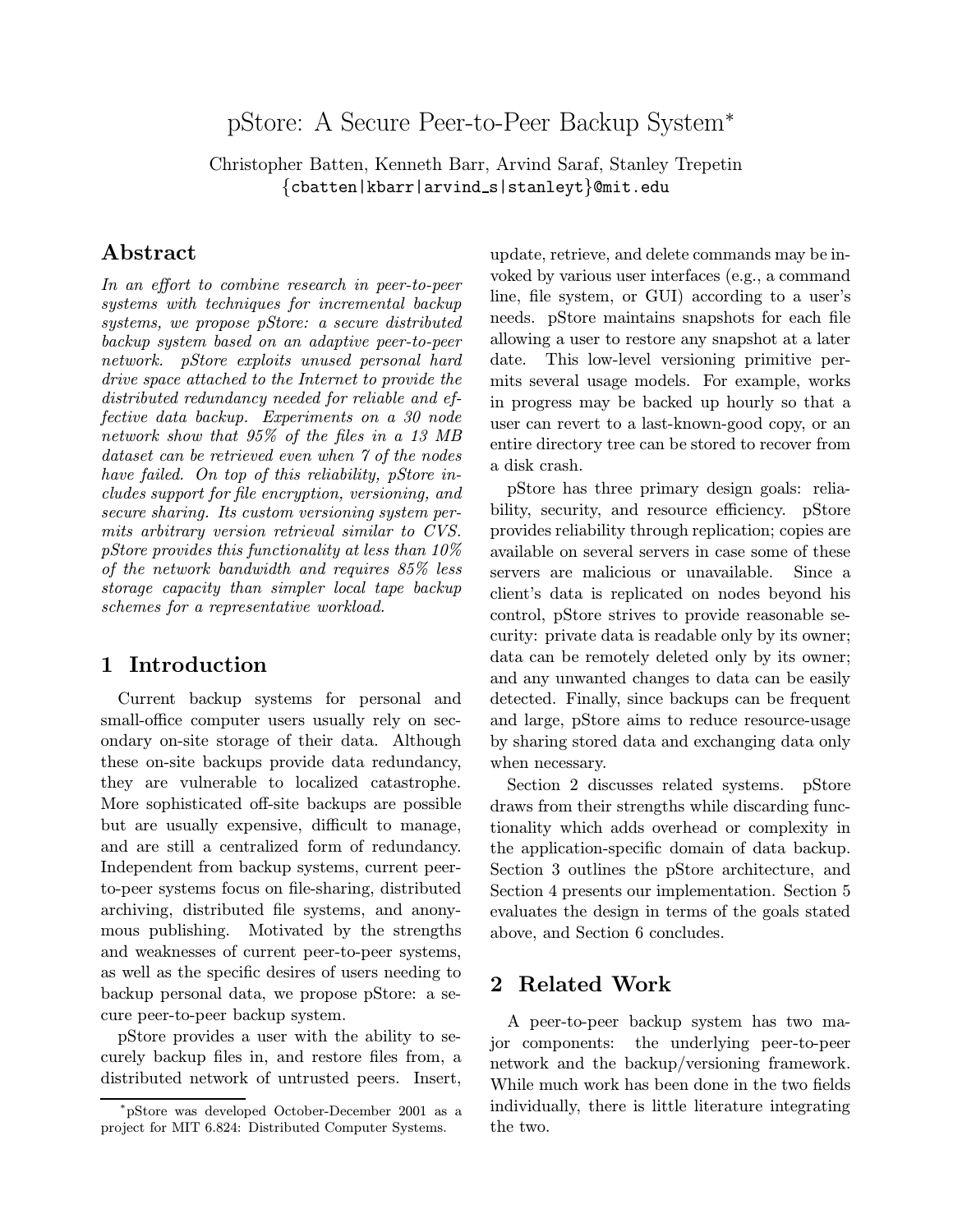#### 2.1 Distributed Storage Systems

There has been a wealth of recent work on distributed storage systems. Peer-to-peer file sharing systems, such as Napster [15] and Gnutella [12], are in wide use and provide a mechanism for file search and retrieval among a large group of users. Napster handles searches through a centralized index server, while Gnutella uses broadcast queries. Both systems focus more on information retrieval than on publishing.

Freenet provides anonymous publication and retrieval of data in an adaptive peer-to-peer network [5]. Anonymity is provided through several means including: encrypted search keys, data caching along lookup paths, source-node spoofing, and probabilistic time-to-live values. Freenet deletes data which is infrequently accessed to make room for more recent insertions.

Eternity proposes redundancy and information dispersal (secret sharing) to replicate data, and adds anonymity mechanisms to prevent selective denial of service attacks [1]. Document queries are broadcast, and delivery is achieved through anonymous remailers. Free Haven, Publius and Mojo Nation also use secret sharing to achieve reliability and author anonymity [9, 22, 13].

SFSRO is a content distribution system providing secure and authenticated access to readonly data via a replicated database [11]. Like SF-SRO, CFS aims to achieve high performance and redundancy, without compromising on integrity in a read-only file system [8]. Unlike complete database replication in SFSRO, CFS inserts file system blocks into a distributed storage system and uses Chord as a distributed lookup mechanism [7]. The PAST system takes a similar layered approach, but uses Pastry as its distributed lookup mechanism [10]. Lookups using Chord and Pastry scale as  $O(log(n))$  with the number of nodes in the system. Farsite is similar to CFS in that it provides a distributed file system among cooperative peers [2], but uses digital signatures to allow delete operations on the file data.

Several systems have proposed schemes to enforce storage quotas over a distributed storage system. Mojo Nation relies on a trusted third party to increase a user's quota when he contributes storage, network, and/or CPU resources

to the system. The PAST system suggests that the same smart cards used for authentication could be used to maintain storage quotas [10]. The Tangler system proposes an interesting quota scheme based on peer monitoring: nodes monitor their peers and report badly behaving nodes to others [21].

#### 2.2 Versioning and Backup

The existing distributed storage systems discussed above are intended for sharing, archiving, or providing a distributed file system. As a result, the systems do not provide specific support for incremental updates and/or versioning. Since many file changes are incremental (e.g., evolution of source code, documents, and even some aspects of binary files [14]), there has been a significant amount of work on exploiting these similarities to save bandwidth and storage space.

The Concurrent Versioning System, popular among software development teams, combines the current state of a text file and a set of commands necessary to incrementally revert that file to its original state [6]. Network Appliances incorporates the WAFL file system in its networkattached-storage devices [3]. WAFL provides transparent snapshots of a file system at selected instances, allowing the file system data to be viewed either in its current state, or as it was at some time in the past.

Overlap between file versions can enable a reduction in the network traffic required to update older versions of files. Rsync is an algorithm for updating files on a client so that they are identical to those on a server [20]. The client breaks a file into fixed size blocks and sends a hash of each block to the server. The server checks if its version of the file contains any blocks which hash to the same value as the client hashes. The server then sends the client any blocks for which no matching hash was found and instructs the client how to reconstruct the file. Note that the server hashes fixed size blocks at every byte offset, not just multiples of the block size. To reduce the time required when hashing at each byte offset, the rsync algorithm use two types of hash functions. Rsync's slower cryptographic hash function is used only when when its fast rolling hash establishes a probable match. LBFS also uses file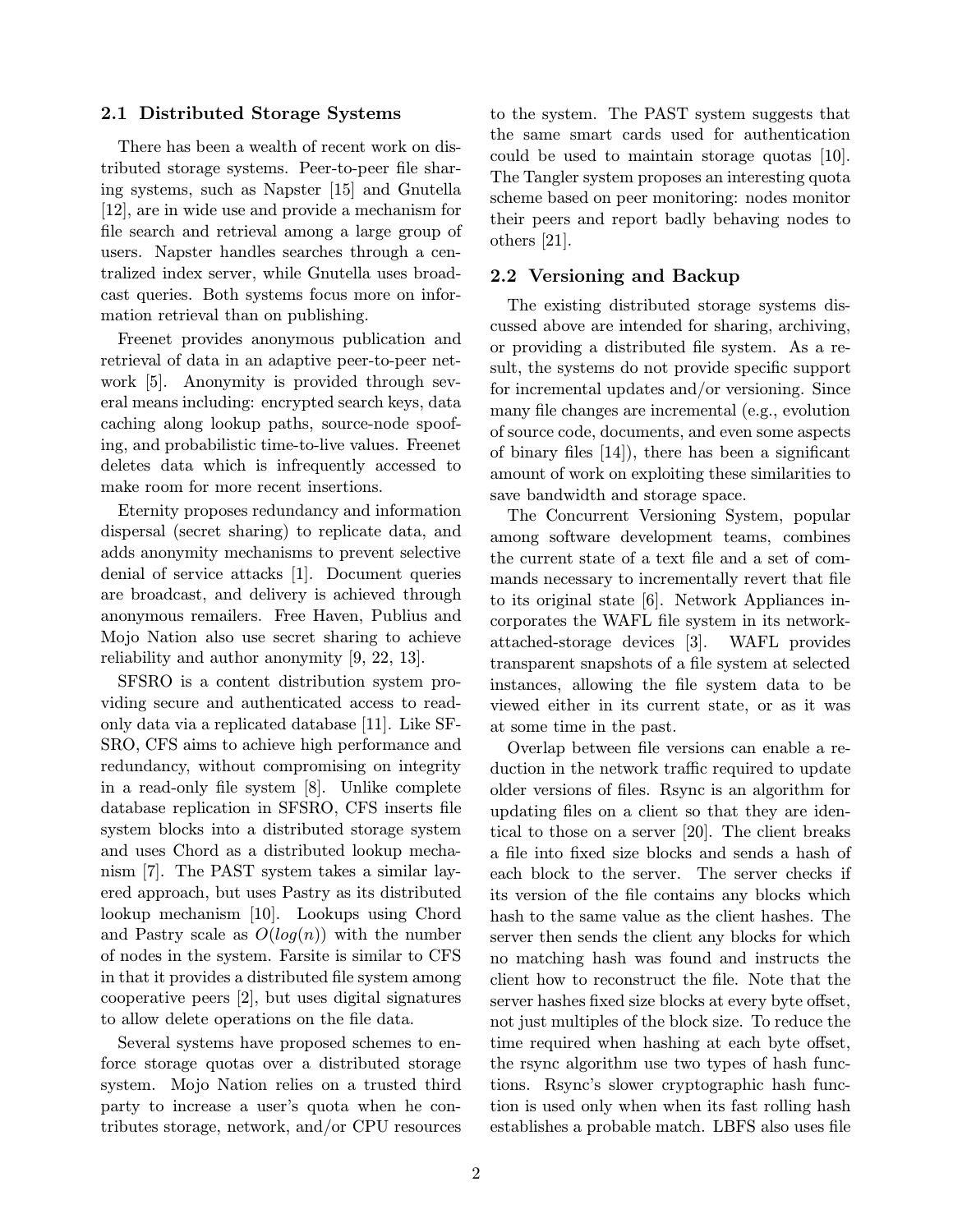

Figure 1: File Block List and File Blocks: (a) shows a file with three equal sized blocks, (b) shows how a new version can be added by updating the file block list and adding a single new file block.

block hashes to help reduce the ammount of data that needs to be transmitted when updating a file [14]. Unlike rsync's fixed block sizes, LBFS uses content-dependent "fingerprints" to determine file block boundaries.

### 3 System Architecture

Before discussing the details of the pStore architecture, we present an overview of how the system works for one possible implementation. A pStore user first invokes a pStore client which helps him generate keys and mark files for backup. The user notes which files are most important to him, and the client uses his choices to decide how often to backup the file and how many replicas to make.

To insert a file, pStore computes an identifier specific to the user's file. The identifier is chosen in such a way that it will not conflict with identically named files owned by other users. The file is encrypted using symmetric encryption to prevent members of the pStore network from seeing its potentially private contents. The file is broken into digitally signed blocks, and signed metadata is assembled which indicates how the blocks can be reassembled. The metadata and blocks are inserted into a peer-to-peer network. If the file changes and is backed up again, only the changes to the file are stored.

To retrieve the file, the user specifies its name and version, or browses the pStore directory hierarchy. The metadata is retrieved, and it indicates where to look for blocks belonging to the desired version. When the file blocks are retrieved, their signatures are examined to ensure file integrity.

#### 3.1 Data Structures

This section describes the data structures used to manage files, directories, and versions. These data structures were designed for reliability, security, and resource efficiency.

#### 3.1.1 File Blocks Lists and File Blocks

A pStore file is represented by a file block list (FBL) and several file blocks (FB). Each FB contains a portion of the file data, while the FBL contains an ordered list of all the FBs in the pStore file. The FBL has four pieces of information for each FB: a file block identifier used to uniquely identify each FB, a content hash of the unencrypted FB, the length of the FB in bytes, and the FB data's offset in the original file. Figure  $1(a)$ illustrates the relationship between a FBL and its FBs. The figure uses the notation  $H(E(X))$  to indicate the hash of the encrypted contents of file block X. A traditional file can be converted into a pStore file by simply breaking the file into several fixed size FBs and creating an appropriate FBL. File attributes such as permissions and date of creation can also be stored in the FBL.

The FBL contains version information in the form of an additional ordered list of FBs for each file version. An FB list for a new version is created with an adaptation of the rsync algorithm [20]. The revised algorithm uses the FB hash, length, and offset information to make an efficient comparison without the need to retrieve the actual FBs. Our adaptation extends rsync to support varying FB lengths that will arise from the addition of new FBs as the pStore file evolves; care is taken to match the largest possible portion of the previous version. If duplicate FBs are de-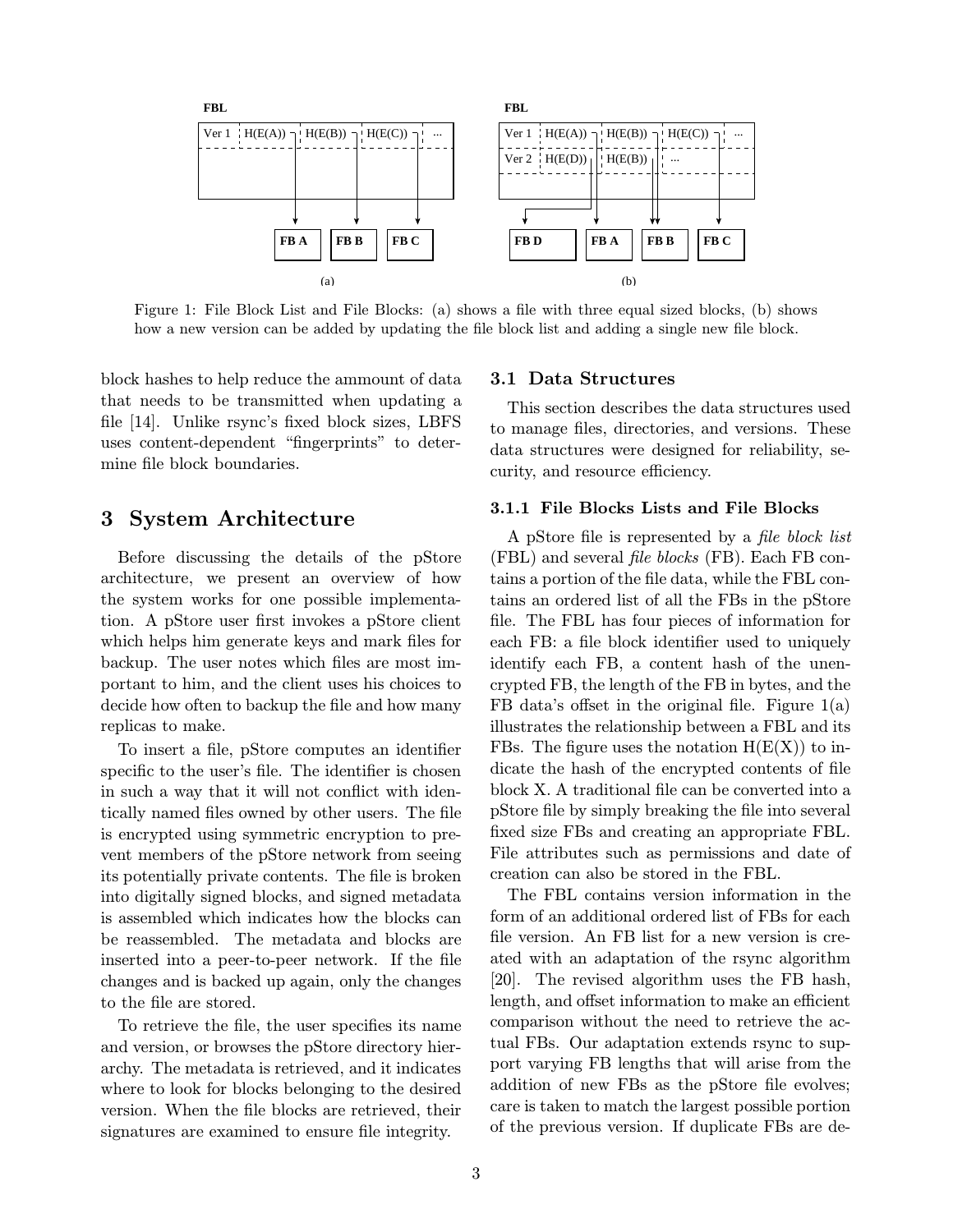tected, then duplicates are not created. Instead, they are simply referenced in the FBL. This saves both storage space and network traffic (which can be particularly advantageous when using metered or low bandwidth network connections). New or changed portions of the file are broken into new FBs of appropriate size, referenced in the FBL, and inserted into the network. The final result, depicted in Figure 1(b), is a pStore file which can be used to reconstruct either version with no duplicate FBs. Another advantage of the pStore versioning scheme is that corruption of an FB does not necessarily preclude the retrieval of all versions as it would if version information were unified with the data (as in CVS). Versions that do not include the corrupt FB will remain intact.

pStore also allows files to be grouped into directories. A pStore directory is simply a text file listing the name of each file and subdirectory contained in the directory. Since a directory is represented as a pStore file, the same mechanism as above can be used for directory versioning.

File block lists and file blocks are encrypted with symmetric keys to preserve privacy. This is in contrast to peer-to-peer publishing networks where encryption is used to aid anonymity and deniability of content for node owners [5, 22]. File blocks are encrypted using convergent encryption [2]. Convergent encryption uses a hash of the unencrypted FB contents as the symmetric key when encrypting the FB. This makes block sharing between different users feasible since all users with the same FB will use the same key for encryption. Convergent encryption makes less sense for FBLs, since FBLs are not shared and the unencrypted content hash would have to be stored external to the FBL for decryption. FBLs are instead encrypted with a symmetric key derived from the user's private key. This means that all FBLs for a given user are encrypted with the same key, simplifying key management.

#### 3.1.2 Data Chunks

For the purposes of pStore file insertion and retrieval in a distributed peer-to-peer network, FBLs and FBs are treated the same. Both can be viewed as a *data chunk*, denoted  $C(i, p, s, d)$ , where  $i$  is an identifier,  $p$  is public metadata,  $s$ is a digital signature, and  $d$  is the actual data.

Any data chunk in the network can be retrieved by specifying its identifier. The public metadata is signed with the owner's private key and the owner's public key is included with each data chunk. This allows anyone to verify and view public metadata, but only the owner can change the public metadata.

As mentioned above, pStore uses a hash of the encrypted FB contents for the file block identifier. Thus, when the FB is retrieved, one can compare a rehash of the data chunk to the identifier to verify the data has not been tampered with. The public metadata for a FB chunk contains this identifier and is used for authentication when deleting FB chunks. A FB chunk can be specified more formally as follows:<sup>1</sup>

$$
i = H(H(d) \circ \text{salt})
$$
  
\n
$$
p = \text{type } \circ i
$$
  
\n
$$
s = E_{K'_A}^p(H(p)) \circ K_A
$$
  
\n
$$
d = E_{H(FB)}^s(FB)
$$
  
\n
$$
C_{FB} = C(i, p, s, d)
$$

The type is an indicator that this is a FB chunk as opposed to an FBL chunk. Type is included to ensure correct sharing and deletion of chunks. The identifier salt is used for replication and is discussed in Section 3.2.1.

A hash of the filename makes a poor FBL chunk identifier since it is likely multiple users will have similarly named files creating unwanted key collisions. Although two users have a file with the same name, they might have very different contents and should be kept separate to maintain consistency and privacy. A hash of the actual FBL also makes a poor chunk identifier since it will change after every version and cannot be easily recovered from the current local copy of the file. pStore uses a namespace-filename identifier which is similar to Freenet's signed-subspace keys [5]. Every pStore user has a private namespace

 $^{1}\rm{Notation}$  used for cryptographic primitives:

 $H(M)$  : one-way hash of M

 $E_I^t$  $\colon$  M encrypted with key K

 $D^t_I$ : M decrypted with key K

 $K_A$  : public key belonging to A

 $K'_A$ : private key corresponding to  $K_A$ 

The superscript for encryption and decryption indicates whether a symmetric scheme  $(t = s)$  or public key scheme  $(t = p)$  is used. The  $\circ$  operator indicates concatenation.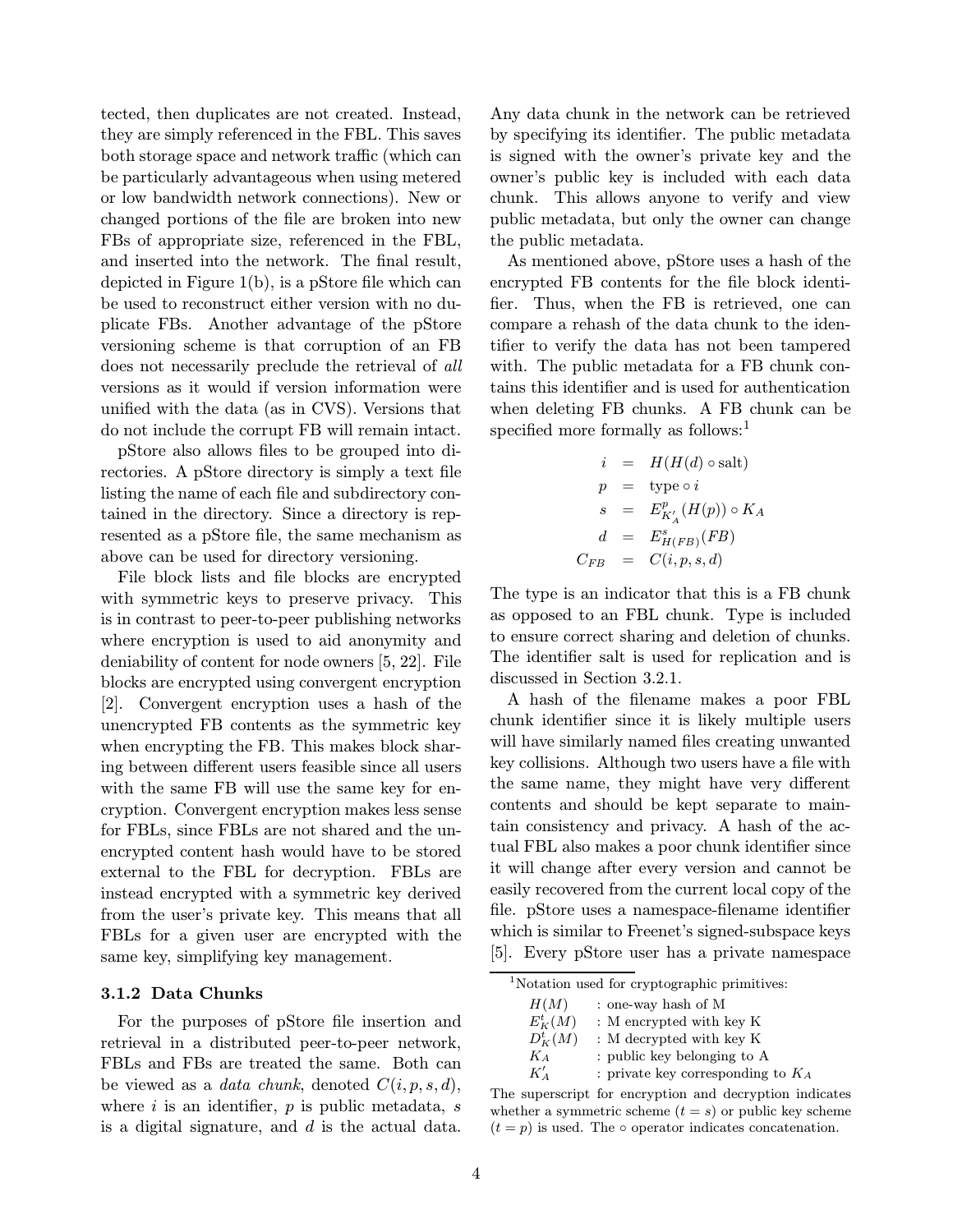into which all of that user's files are inserted and retrieved, eliminating unwanted FBL chunk identifier collisions between different users. A pStore user creates a private namespace by first creating a private/public key pair. pStore provides the flexibility for a user to have multiple namespaces or for several users to share the same namespace. A namespace-filename identifier is formed by first concatenating the private key, pStore pathname, filename, and salt. The results are then hashed to form the actual identifier. In addition to providing a unique namespace per user, this allows immediate location of known files without the need to traverse a directory structure. A FBL chunk can be specified more formally as follows:

$$
i = H(K'_A \circ \text{path} \circ \text{filename} \circ \text{salt})
$$
  
\n
$$
p = \text{type} \circ \text{timestamp} \circ i \circ H(d)
$$
  
\n
$$
s = E_{K'_A}^p(H(p)) \circ K_A
$$
  
\n
$$
d = E_{f(K'_A)}^s(FBL)
$$
  
\n
$$
C_{FBL} = C(i, p, s, d)
$$

where  $f$  is a deterministic function used to derive the common symmetric key from the user's private key. A timestamp is included to prevent replay attacks. The type and salt are used in a similar manner as for FBs.

The public key contained within the public metadata provides ownership information useful when implementing secure chunk deletion (as described in Section 3.2.3). This ownership information may also be useful when verifying that a user is not exceeding a given quota. Unfortunately, attaching ownership information makes anonymity difficult in pStore. Since anonymity is not a primary goal of pStore, we feel this is an acceptable compromise.

The content hash in the public metadata provides a mechanism for verifying the integrity of any chunk. Since the hash is publicly visible (but immutable), anyone can hash the data contents of the chunk and match the result against the content hash in the public metadata. Unlike FBs, there is no direct relationship between the FBL identifier and the FBL contents. Thus an attacker might switch identifiers between two FBLs. Storing the identifier in the FBL public metadata and then comparing it to the requested search key prevents such substitution attacks.

#### 3.2 Using the Data Structures

pStore relies on Chord to facilitate peer-to-peer storage due to its attractive  $O(logN)$  guarantees concerning search times [7]. Unlike Freenet, Chord does not assume any specific data access pattern to achieve these search times, and this integrates nicely with pStore's primarily data insert usage model. Since it is a low-level primitive, using Chord does not burden us with extraneous functionality ill-suited for a distributed backup system such as absolute anonymity and file caching at intermediate nodes.

#### 3.2.1 Replication

pStore supports exact-copy chunk replication to increase the reliability of a backup. Chunks are stored on several different peers, and if one peer fails then the chunk can be retrieved from any of the remaining peers. More sophisticated information dispersal techniques exist which decrease the total storage required while maintaining reliability [18]. Although pStore uses exact-copy chunk replication to simplify the implementation, these techniques are certainly applicable and may be included in pStore in the future.

To distribute chunk replicas randomly through the identifier space, salt is added when creating the identifier. The salt is a predetermined sequence of numbers to simplify retrieval of replicas. This replication technique differs from "chain replication" in which the user sends data to one node, requesting that it store a copy of the data and pass it along to another node until a counter has expired [8, 5]. Malicious or broken nodes in the chain can reduce the effectiveness of chain replication by refusing to pass the data along, potentially preventing replicas from reaching benign nodes. pStore's replication technique avoids this problem by sending replicas directly to the target nodes.

Many systems rely on caching frequently accessed files along the retrieval path to further increase data replication [5, 8, 10], but a data backup application is poorly suited to this form of caching. File insertion is much more common than file retrieval for pStore and other data backup applications. Although FBLs are accessed on every backup, they are never shared.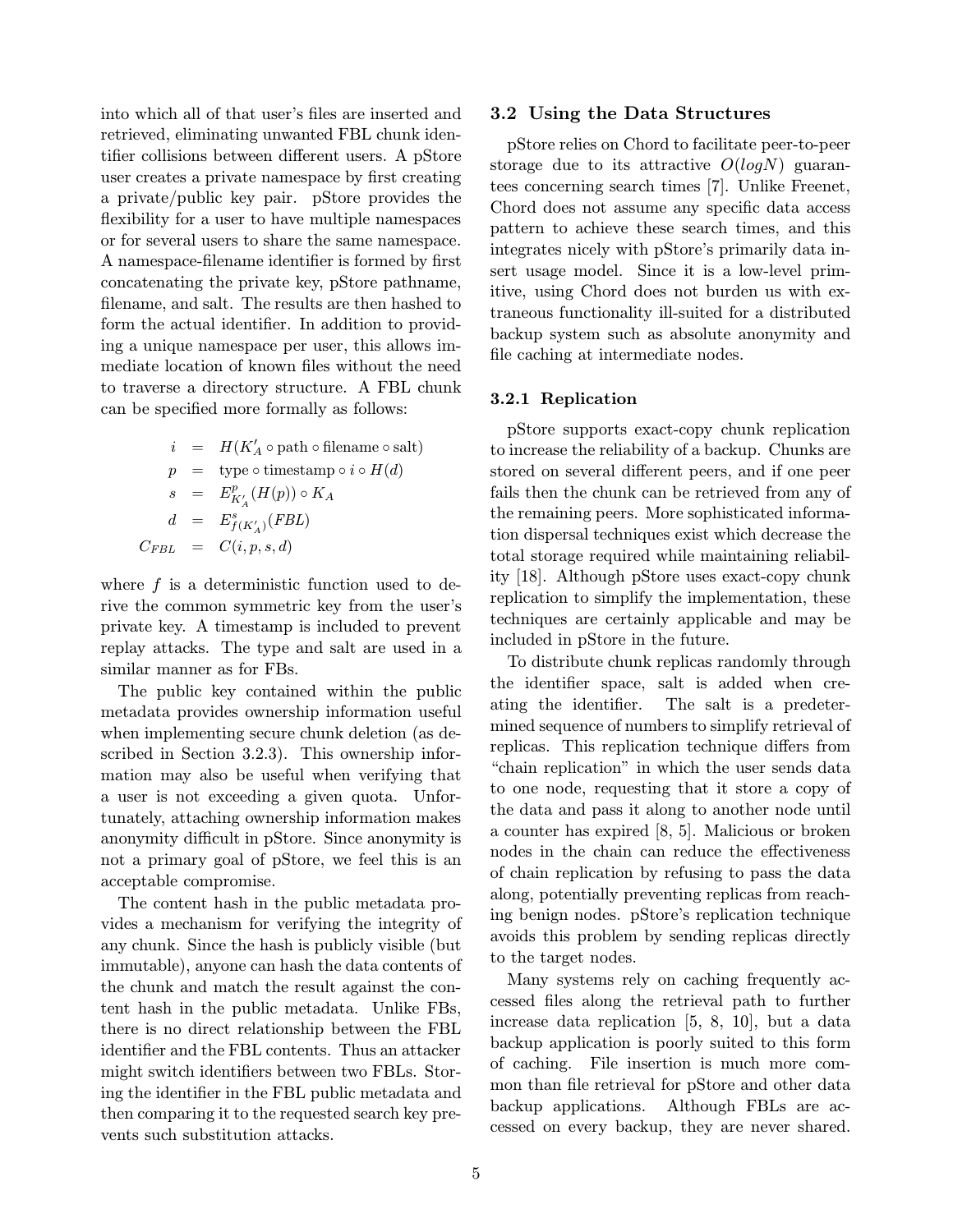

Figure 2: Sharing File Blocks: Blocks are shared between user A and user B and are also shared between two of different versions of the file for user B.

Instead of caching along the lookup path, FBLs can be cached on the owner's local machine. FBs are shared but are rarely accessed.

#### 3.2.2 Sharing

Unlike file sharing peer-to-peer networks, a pStore user cannot directly make use of the local storage space he contributes to the system, since it contains encrypted data from other users. To encourage fair and adequate donation of storage space, pStore would require a quota policy where the amount of space available to a user for pStore backups is proportional to the amount of personal storage space contributed to the system. Users then have a vested interest in making sure their data is stored efficiently. Techniques which decrease the space required to store a given file in pStore increase the effective pStore capacity for the owner of that file. To address this issue pStore permits sharing at the file block level to capture redundancy both within a single file and between different versions, files, and users.<sup>2</sup> FB sharing occurs explicitly during versioning as described in Section 3.1.1. By exploiting the similarity between most versions, this technique saves storage space and reduces network traffic which could be significant when performing frequent backups. FB sharing also occurs implicitly between duplicate files owned by the same or different users.<sup>3</sup> Implicit FB sharing is a result of using a hash of the encrypted contents as the file block identifier. Convergent encryption ensures that identical file blocks are encrypted with the same key, allowing multiple users to securely share the same FBs. File sharing between users can be quite common when users backup an entire disk image since much of the disk image will contain common operating system and application files. A recent study showed that almost 50% of the used storage space on desktop computers in Microsoft's headquarters could be reclaimed if duplicate content was removed [2]. Figure 2 illustrates an example where two users have inserted an identical file. Notice how although user B has modified the file and inserted a new version, most of the FBs can still be shared.

FBLs are not shared since they are inserted into the network under a private namespace. Even if two users have identical FBLs, they will have different identifiers and thus be stored separately in the network. Using a content hash of the FBL as the FBL identifier permits FBL sharing when the version histories, file attribute information, and file content are identical. This would be similar to the technique used to store inodes in CFS [8]. Unfortunately, this drastically increases the complexity of updating a file. The entire virtual path must be traversed to find the FBL, and then after the FBL is modified, the virtual path must be traversed again to update the appropriate hash values. Even if pStore allowed FBL sharing, the number of shared FBLs would be small since both the version history and the file attributes of shared FBLs must be identical.

 $2$ Other techniques which would further increase the effective capacity for a user include data compression and information dispersal algorithms (as in [4, 18]).

<sup>&</sup>lt;sup>3</sup>We adopt the terminology presented in [2]: *replicas* refer to copies generated by pStore to enhance reliability, while *duplicates* refers to two logically distinct files with identical content.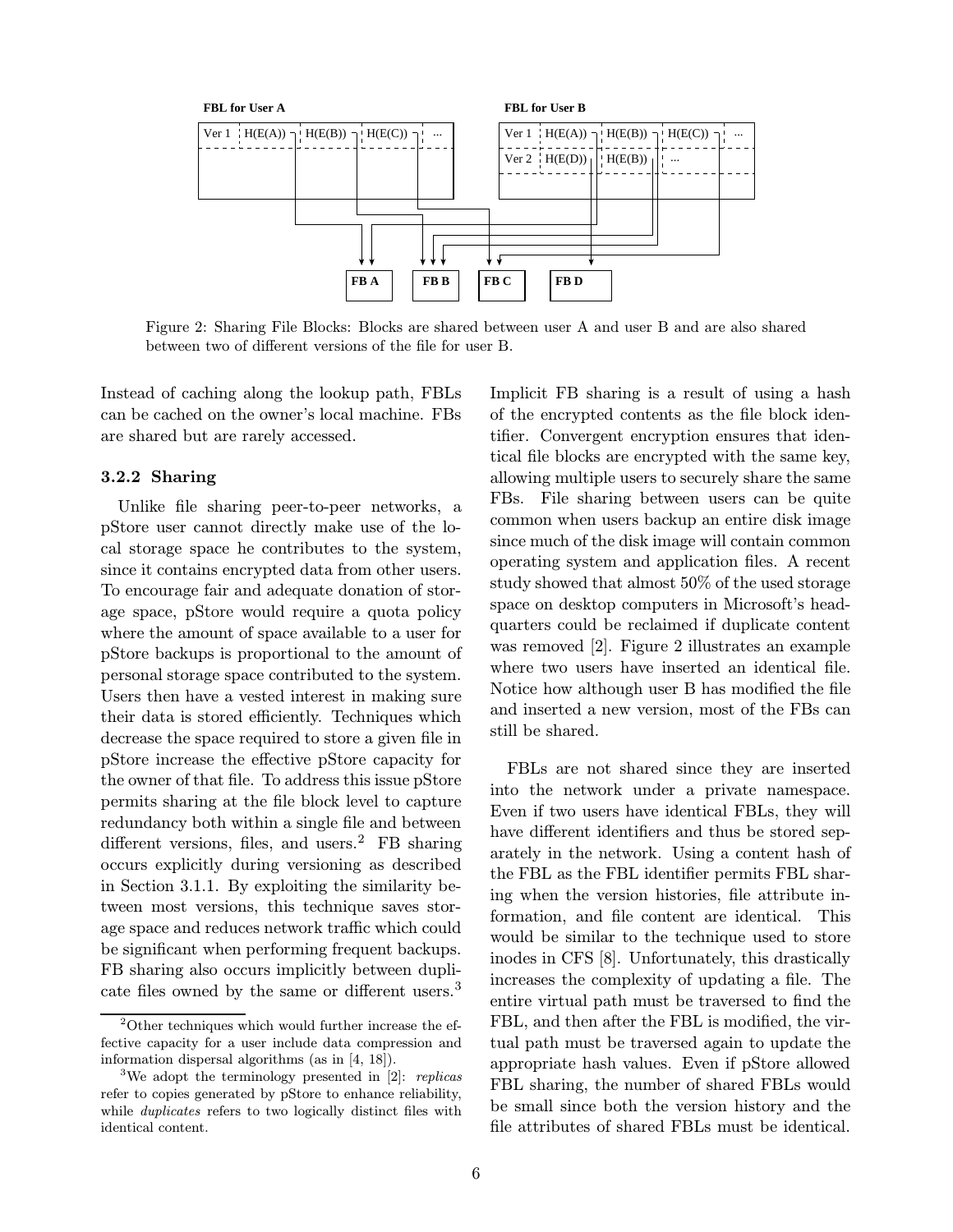

Figure 3: pStore Implementation

pStore still allows sharing of directory information and actual file data through FB sharing but keeps version information and file attributes distinct for each user.

#### 3.2.3 Deletion

If we assume a policy where users can only insert an amount data proportional to the amount of storage contributed, then pStore users may reasonably demand an explicit delete operation. A user may want to limit the number of versions per FBL or remove files to free space for newer and more important files.

Explicit delete operations in peer-to-peer systems are rare, since there is the potential for misuse by malicious users. Systems such as Freenet, Chord, and Free Haven rely instead on removing infrequently accessed files or using file expiration dates [5, 7, 9]. Removing infrequently accessed files is an unacceptable solution for pStore, since by definition backups are rarely accessed until needed. Expiration dates are ill-suited to a backup system for two reasons. First, it is impossible for a user to renew chunks which, through modification, no longer exist on the user's machine. Second, a user may be unable to refresh his data due to a hardware crash - and this is exactly the case when a backup is needed.

Exceptions include Publius, which attaches an indicator to each file that only acceptable users can duplicate to indicate file deletion, and Farsite, which uses digital signatures to authorize deletions. pStore also uses digital signatures in the form of the public metadata mentioned in Section 3.1.2. This public metadata can be thought of as an ownership tag which authorizes an owner to delete a chunk.

Each storage node keeps an ownership tag list (OTL) for each chunk. While FB chunks may have many ownership tags, each FBL chunk should only have one ownership tag. A user can make a request to delete a chunk by inserting a delete chunk into the network. The delete chunk has the same identifier as the chunk to delete, but has no data.

When a storage node receives a delete chunk, it examines each ownership tag in the OTL associated with the chunk. If the public keys match between one of the ownership tags and the delete chunk, then the delete is allowed to proceed. The appropriate ownership tag is removed from the OTL, and if there are no more ownership tags in the OTL then the chunk is removed. The OTL provides a very general form of reference counting to prevent deleting a chunk when other users (or other files owned by the same user) still reference the chunk.

Notice that a malicious user can only delete a chunk if there is an ownership tag associated with the malicious user on the OTL. Even if a malicious user could somehow append his ownership tag to the OTL, the most that user could do is remove his own ownership tag with a delete command chunk. The chunk will remain in the network as long as the OTL is not empty.

### 4 Implementation

We implemented pStore using both original  $C++$  code and third-party libraries for encryption algorithms and asynchronous programming. pStore uses RSA for public key encryption [19], Rijndael (AES) for symmetric key encryption [17], and SHA-1 for cryptographic hashing [16]. Figure 3 shows the components involved in the pStore implementation. pStore clients are linked with the pStore library to provide various user interfaces. The current implementation provides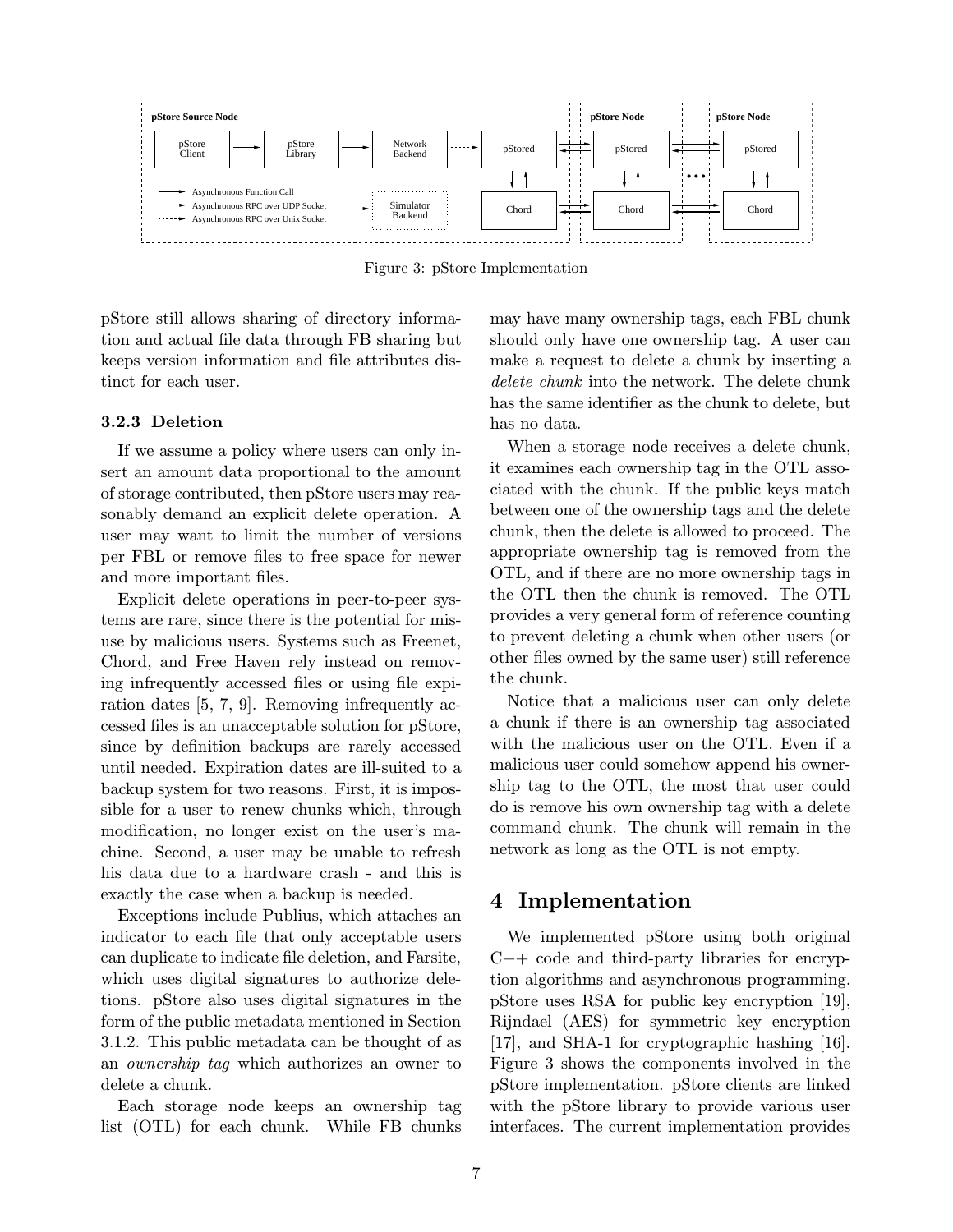a command line interface for inserting, updating, retrieving, and deleting single files, as well as public and private key generation. In addition to the Chord backend for peer-to-peer storage, a simulator backend was developed which stores chunks to the local disk for debugging and evaluation purposes. pStored runs on each node in the network and maintains a database of chunks which have been inserted at that node.

The current system acts as a proof-of-concept implementation. As such, certain features in the pStore architecture have been omitted. pStore directories are not implemented and no effort is made to handle very large files efficiently. Although quotas would be important in a production pStore system, this implementation does not provide a mechanism for quota enforcement.

### 5 Evaluation

Three realistic workloads were assembled to test various aspects of pStore and evaluate how well it meets its goals of reliability and minimal resource-usage. The first workload, softdev, models a software development team that backs up their project nightly. At any time during the development process they must be able to revert to an older version of a file. It consists of ten nightly snapshots of the development of pStore and includes a total of  $1,457$  files  $(13MB)$ . The *fulldisk* workload models individual users who occasionally back up their entire hard disk in case of emergency. We chose four Windows 2000 machines and five Linux-based machines (four RedHat 7.1 and one Mandrake 8.1). Due to resource constraints we modeled each disk by collecting 5% of its files. Files were chosen with a pseudo-random number generator and the resulting workload includes a total of 23,959 files (696MB). The final workload, homedir, contains 102 files (13MB) taken from a user home directory with several hourly and daily snapshots. These workloads provide a diverse testset with different file types, file sizes, number of files, and amounts of versioning.

To test reliability, we brought up a network of 30 nodes across five hosts and backed up both softdev and homedir. Ordinarily, each pStore node would be on a separate host, but five hosts allowed for a manageable test environment and



Figure 4: File Availability vs. Node Failures

the logical separation between nodes allowed for a fair reliability study. Nodes were killed oneby-one, and we measure how many files could be retrieved from the remaining nodes as a percentage of the entire dataset.

The results in Figure 4 show backup availability as a function of failed nodes.  $r$  denotes number of instances of a file inserted into the network. As expected, increasing r increases the availability of the backup set. For homedir which consists of fewer, larger files than softdev, the reliability is usually less for each number of failed nodes. Even when seven nodes (23% of 30) have left the network, four replicas are sufficient to bring back 95% of one's files for both workloads. The observed reliability of the pStore system can be generalized as follows. Given a fraction,  $f$ , of failed nodes and a uniform assignment of chunks to nodes due to SHA-1 hashing, the probability that a block is not available is  $f^r$ . A file with  $k$  blocks is not retrievable if any of the  $k$  blocks are not available – a probability of  $1 - (1 - f^r)^k$ . Thus, for a given  $r$  (which can be small) and  $k$ , similar availability may be maintained as the network scales as long as  $f$  remains unchanged.

The remaining experiments, which do not rely on the properties of pStore's underlying network, were performed using the pStore simulator. The simulator allowed analysis to be performed prior to integration with Chord. Figures 5 and 6 show the efficiency of pStore when working with softdev. The figures compare four techniques for maintaining versioned backups: local tape back-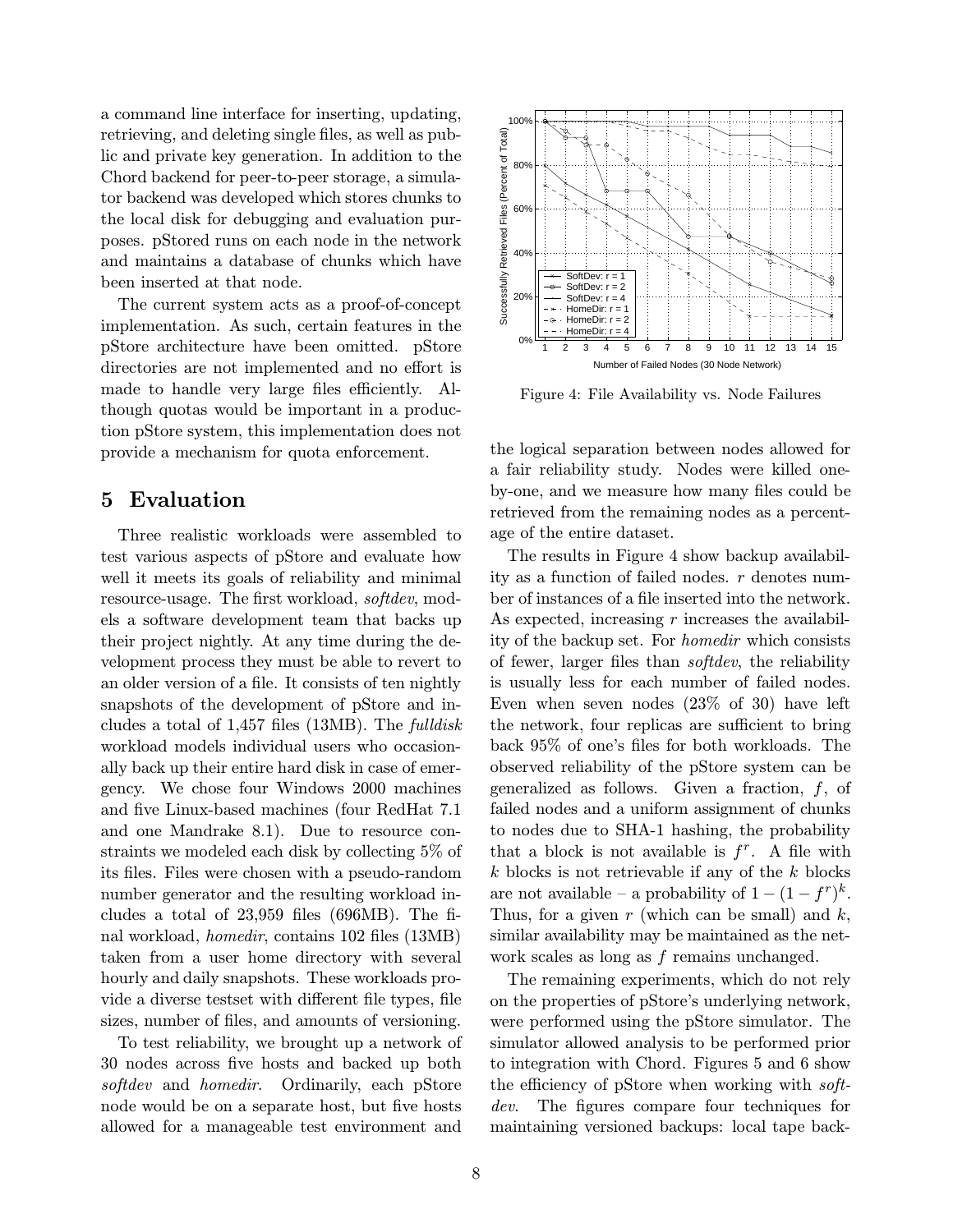ups  $(tape)$ , pStore without versioning  $(nover)$ , pStore with versioning (withver ), and pStore using CVS for versioning (cvs). The tape test was simulated by using the cp command to copy files to a new directory each night. The nover test does not use the versioning algorithm described in Section 3.1.1. Instead it simply inserts each additional version under a different pStore filename (creating a separate FBL for each version). The withver test uses the pStore versioning algorithm. To evaluate pStore's versioning method against an established versioning scheme, we used pStore to back up CVS repository files. These files can be retrieved and manipulated with the CVS program rather than relying on pStore versioning. In our tests, the entire CVS repository file is retrieved and then deleted from the network. Next, CVS is used to produce a new version, and the new repository file is inserted into the network.

Figure 5 shows the network bandwidth usage for each versioning technique when inserting each nightly snapshot. Notice that for the first snapshot, pStore FBLs and chunk overhead (public metadata) cause the pStore tests to use more bandwidth than the tape test. For later versions, the withver test requires less than 10% the bandwidth of tape and nover tests since pStore versioning avoids inserting identical inter-version data into the network. The cvs test uses drastically more bandwidth since each new version requires retrieval of the entire CVS repository and consequently all of the data associated with each previous version.

The amount of bandwidth for restoring versions was also analyzed. The tape, nover, and withver tests were similar since each test must retrieve the entire version. The cvs test again used drastically more bandwidth since all versions must be retrieved at once and not just the the desired version.

Figure 6 shows how much storage is required in the network using each of the four methods. The stacked white bar indicates the additional amount of storage required if implicit block sharing is turned off. Without versioning or block sharing, pStore is nearly equivalent to the local tape backup with the exception of the storage required for FBLs and chunk overhead. Since subsequent versions in *softdev* are similar or identi-



Figure 5: Bandwidth Usage - softdev Backup



Figure 6: Required Storage for softdev

cal, implicit block sharing can reduce the required storage by 3-60% even without any sophisticated versioning algorithms. The withver and cvs tests reap the benefit of block sharing as well. Since this is due to explicit block sharing during versioning, there is no increased storage requirement when implicit block sharing is turned off (as illustrated by the lack of visible white bars for these tests). The withver and cvs tests are able to reduce the storage required by another 1-10% over nover (with implicit block sharing enabled). This is because the nover scheme has separate FBLs for each version resulting in additional FBL overhead, and the scheme uses fixed block sizes regardless of similarities with previous versions resulting in less efficient inter-version sharing.

Clearly, the rsync algorithm on which pStore is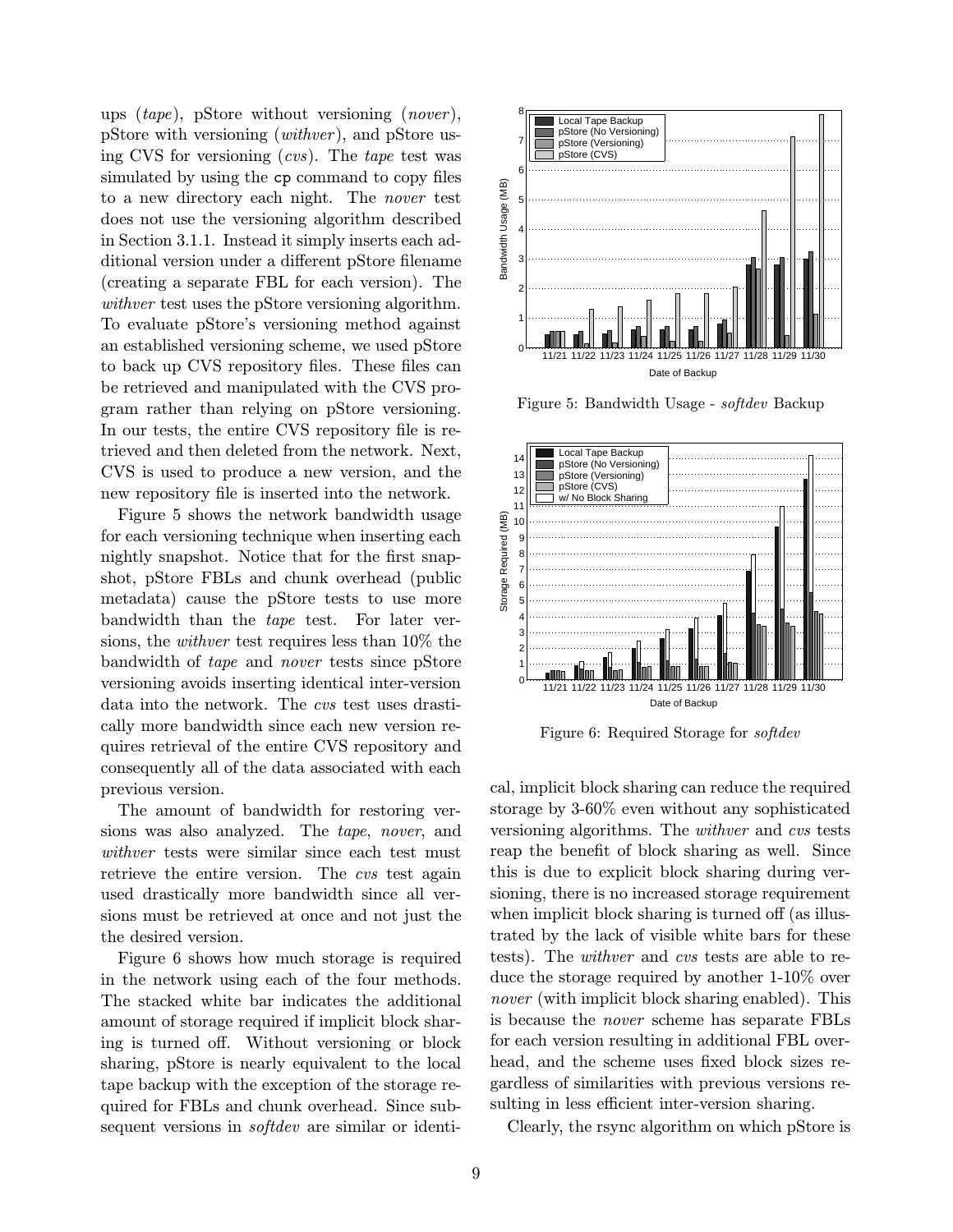

Figure 7: Storage vs. Block Size:

based will find more overlap between file versions when it is comparing smaller blocks. Thus, decreasing block size appears to be a simple way to decrease the required storage of pStore versioning. In practice, while the storage required for the actual data decreases due to more effective versioning, the size of each FBL and the amount of public metadata increases due to the greater number of blocks. This increase in overhead outweighs the modest decrease in the actual stored data (see Figure 7). The  $11/30$  softdev snapshot is shown; other days exhibit similar trends.

It is reasonable to expect common blocks between users running the same operating system. To test this, the amount of block sharing was measured while inserting the fulldisk workload into pStore. Unique public/private key pairs where used for each user to test convergent encryption. The Linux datasets saved 3.6% of the total inserted bytes through block sharing, while the Windows datasets saved 6.9%. When both sets were inserted simultaneously, 5.3% was saved. This number is much lower than the 50% found in the Farsite study [2], probably owing to the homogenous nature of the Farsite workload compared to the heterogenous and sparse nature of the fulldisk workload.

### 6 Future Work and Conclusion

Our research suggests some interesting directions for future work on secure peer-to-peer backup systems. Recall that although the nover scheme does not use the pStore rsync style of versioning, the nover scheme can provide similar functionality through its use of logical directories. If a user wants to view files from a certain date, the user simply retrieves files from the logical directory corresponding to that date. Figures 5 and 6 show that the nover scheme has reasonable storage and bandwidth demands, but as mentioned in Section 5, the nover scheme fails to efficiently exploit inter-version sharing. This is because each version is broken into fixed size blocks irrespective of any similarities to previous versions. Blocks will only be shared across versions if the same block occurs in each version at the same offset. The FBLs are specifically designed to help divide a new version into file blocks more efficiently, especially when there are similar blocks between versions but at different offsets (a very common scenario when a user is inserting data into the middle of a new version). The nover scheme, however, cannot keep previous version information in the FBLs since each version essentally creates its own separate FBL.

The above observations suggest that a modified nover scheme could make an interesting alternative to the pStore system. The nover scheme would be modified to use LBFS style versioning to efficiently exploit inter-version similaries. LBFS would be used to divide a new version of a file into FBs, and since LBFS works on "fingerprints" within the file data, portions of the file which match an older file will be implicitly shared (even if the similar data is at a different offset in the the new version). The FBLs in this new scheme simply contain a list of the hashes of the FBs which make up that file. FBLs could use convergent encryption enabling securing sharing of FBLs between users. To conserve bandwidth, the new scheme could make use of a new peek primitive which checks to see if a chunk with a given content hash exists in the peer-to-peer network. If a duplicate content hash exists, then there is no need to insert a new chunk with the same hash into the network (although sending a signed command may be necessary to correctly update the ownership tag list for that chunk). The FBLs in this new scheme resemble SFSRO inodes, and similar bandwidth gains based on the resulting hash tree are possible (the hash for a di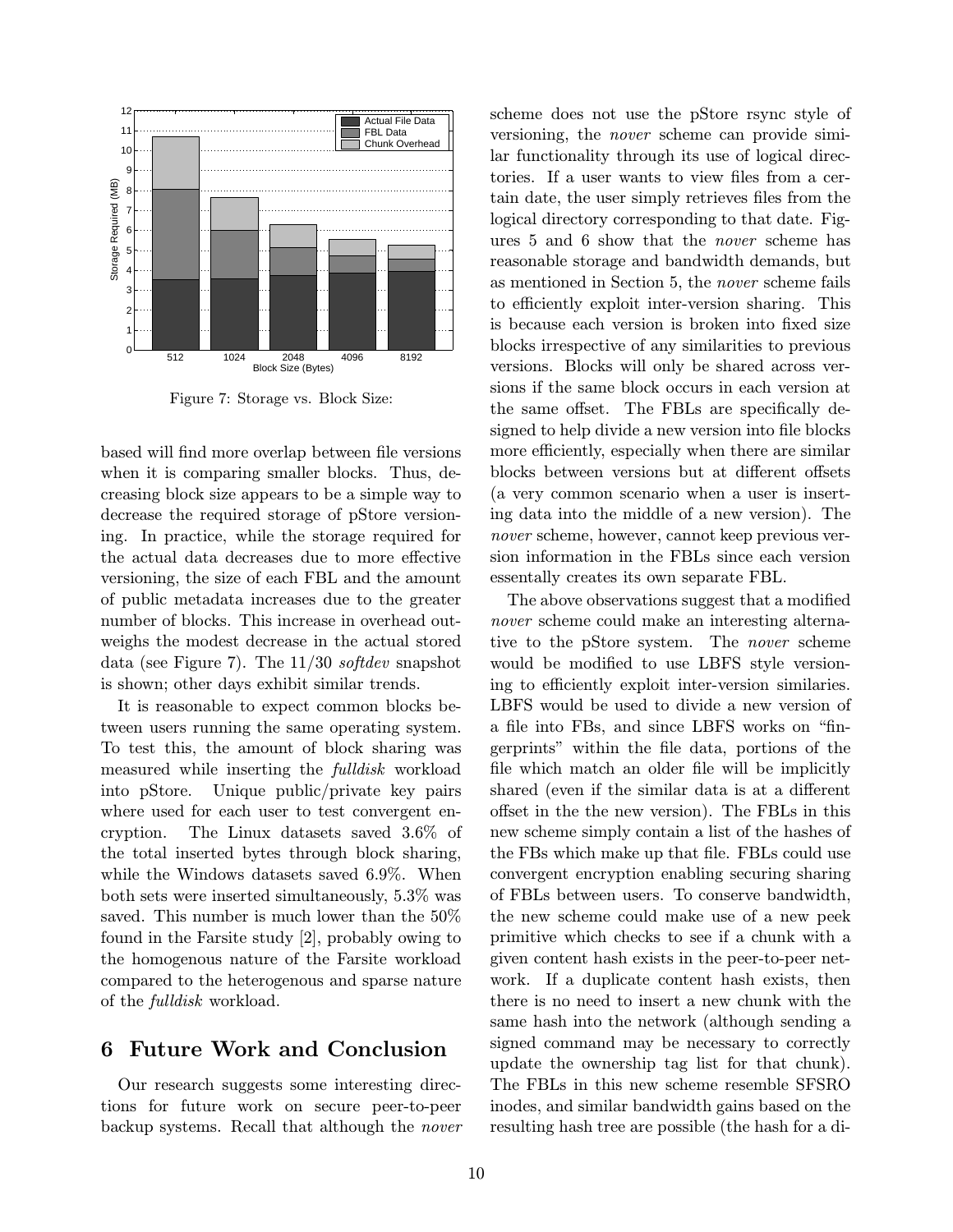rectory FBL represents not only the children of that directory but the entire subtree beneath that directory). This new scheme would be simpler to implement than pStore, and therefore it would be interesting to compare it to pStore in terms of bandwidth and storage requirements.<sup>4</sup>

While experimenting with pStore, we discovered that digitally signing each chunk adds significant performance, bandwidth, and storage overheads. We observed several FBs for which the FB metadata was larger than the actual FB data. This is largely a result of including the user's public key with each chunk. Even so, we feel that the cost of digital signatures is outweighed by two significant benefits. First, digital signatures are the key to secure deletion and as mentioned in Section 3.2.3, traditional deletion techniques are ill-suited to backup usage models. Second, digital signatures could provide a useful tool in implementing an effective quota management infrastructure, since each signature effectively tags data with ownership. In cooperative trusted peer-to-peer networks, it may be suitable to assume that users will not exceed suggested quotas. In such an environment, secure deletion might be replaced by very long expiration dates. This would eliminate the need to include a public key with every chunk and lead to better performance due to less processing, reduced bandwidth, and smaller disk space overhead.

pStore uses chunk replication, various cryptographic techniques, and a revised versioning algorithm to achieve its three primary design goals of reliability, security, and resource efficiency. We have described a proof-of-concept implementation of the pStore architecture which provides a command line interface for file insertion, update, retrieval, and delete in a network of untrusted peers. We show that a small number of replicas is sufficient to provide adequate reliability for a modest network size and that pStore can provide significant bandwidth and storage savings. These savings are useful in the context of a quota system where users are concerned about their effective capacity in the network and also in situations where users have disk or network bandwidth constraints. pStore is a novel system which brings together developments in peer-topeer storage with those in the domain of data backup and versioning.

# References

- [1] R. Anderson. The eternity service. In Proceedings of the 1st International Conference on the Theory and Applications of Cryptology, 1996.
- [2] W. J. Bolosky, J. R. Douceur, D. Ely, and M. Theimer. Feasibility of a serverless distributed file system deployed on an existing set of desktop PCs. In Measurement and Modeling of Computer Systems, pages 34–43, 2000.
- [3] K. Brown, J. Katcher, R. Walters, and A. Watson. SnapMirror and SnapRestore: Advances in snapshot technology. Technical report, TR3043, Network Applicance, 2001.
- [4] Y. Chen, J. Edler, A. Goldberg, A. Gottlieb, S. Sobti, and P. Yianilos. A prototype implementation of archival intermemory. In Proceedings of the Fourth ACM International Conference on Digital Libraries, 1999.
- [5] I. Clarke, O. Sandberg, B. Wiley, and T. W. Hong. Freenet: A distributed anonymous information storage and retrieval system. In Proceedings of the Workshop on Design Issues in Anonymity and Unobservability, pages 46–66, Berkeley, CA, Jul 2000. International Computer Science Institute.
- [6] Concurrent versions system. http://www.cvshome.org.
- [7] F. Dabek, E. Brunskill, M. F. Kaashoek, D. Karger, R. Morris, I. Stoica, and H. Balakrishnan. Building peer-to-peer systems with Chord, a distrubuted location service. In Proceedings of the 8th IEEE Workshop on Hot Topics in Operating Systems, pages 71–76, 2001.
- [8] F. Dabek, M. F. Kaashoek, D. Karger, R. Morris, and I. Stoica. Wide-area cooperative storage with CFS. In Proceedings of the 18th ACM Symposium on Operating Systems Principles, October 2001.
- [9] R. Dingledine, M. Freedman, and D. Molnar. The free haven project: Distributed anonymous storage service. In Proceedings of the Workshop on Design Issues in Anonymity and Unobservability, pages 67–95, Berkeley, CA, Jul 2000. International Computer Science Institute.

<sup>&</sup>lt;sup>4</sup>These ideas matured through various discussions with Professor Robert Morris at the MIT Laboratory for Computer Science.